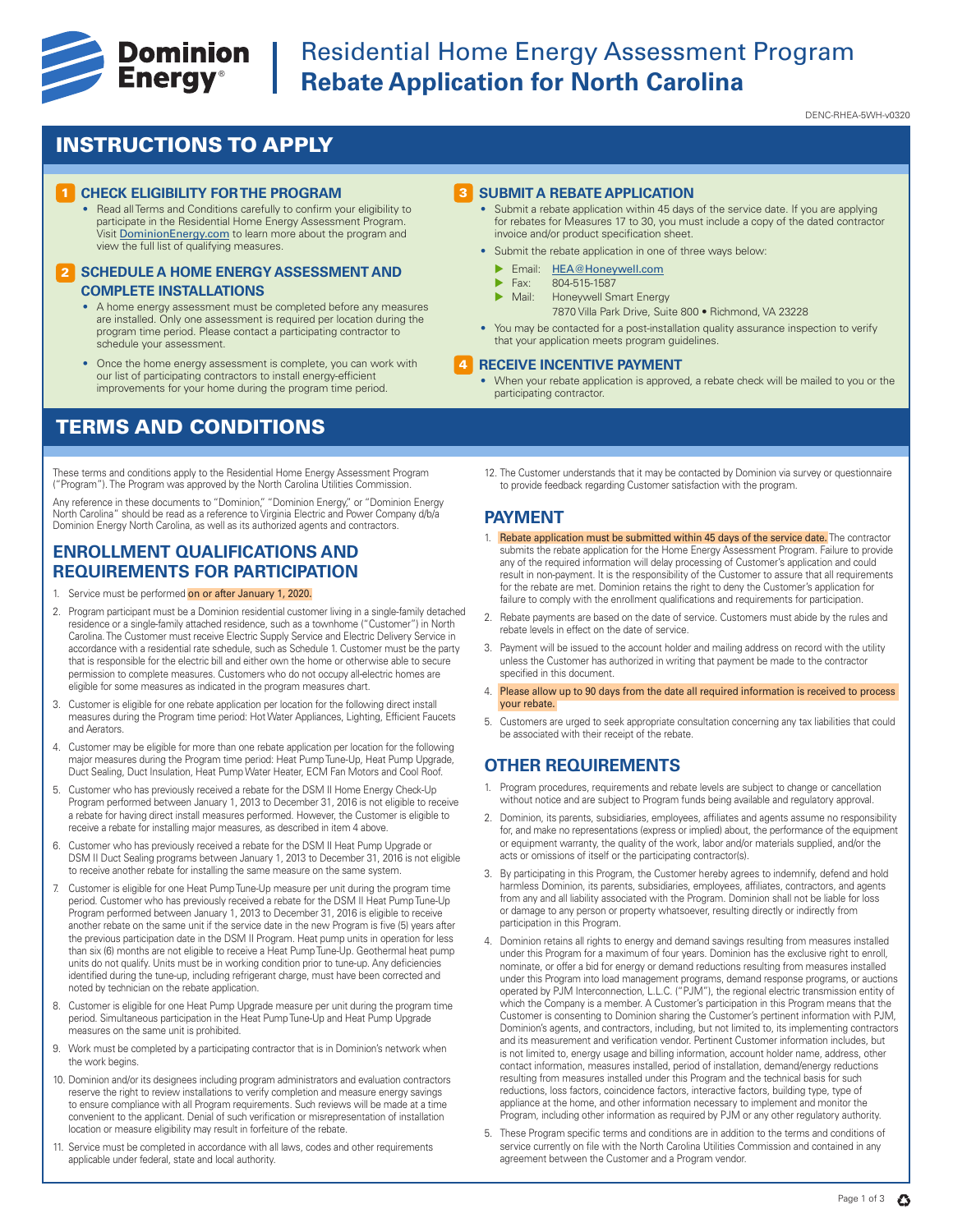

DENC-RHEA-5WH-v0320

# Residential Home Energy Assessment Program APPLICATION FOR NORTH CAROLINA

| APPLICATION FOR NORTH CAROLINA<br>Complete the checklist below and submit all required documents. Rebate cannot be processed with any missing information or blank fields.<br>Who is submitting this rebate application? Customer Contractor<br><b>CHECKLIST</b><br>Completed home energy assessment.<br>Completed entire rebate application.<br>Attached a copy of the dated invoice from the contractor who performed the work for Measures 17 to 30 only. (Not applicable for Measures 1 to 16)<br>Included the Product Specification Sheet for installing each of the following measures. Please select all that apply and specify item<br>APPLICATION<br>numbers from Rebate Chart.<br>Measure 22 - 26 - HVAC System Upgrade (Submit AHRI Certificate): ________<br>Measure 28 - 29 - ECM Fan Motor:<br>✔ Submit in one of three ways: | (Your Initials) HAVE READ THE INSTRUCTIONS AND TERMS AND CONDITIONS ON PAGE 1.                 | Email: HEA@Honeywell.com<br>Fax: 804-515-1587                                      |                                        |                                                                                                                                                                                                                     | Measure 27 - Water Heater<br>Measure 30 - Cool Roof                                                          |  |             |                          |
|---------------------------------------------------------------------------------------------------------------------------------------------------------------------------------------------------------------------------------------------------------------------------------------------------------------------------------------------------------------------------------------------------------------------------------------------------------------------------------------------------------------------------------------------------------------------------------------------------------------------------------------------------------------------------------------------------------------------------------------------------------------------------------------------------------------------------------------------|------------------------------------------------------------------------------------------------|------------------------------------------------------------------------------------|----------------------------------------|---------------------------------------------------------------------------------------------------------------------------------------------------------------------------------------------------------------------|--------------------------------------------------------------------------------------------------------------|--|-------------|--------------------------|
|                                                                                                                                                                                                                                                                                                                                                                                                                                                                                                                                                                                                                                                                                                                                                                                                                                             |                                                                                                | Mail: Honeywell Smart Energy, 7870 Villa Park Drive, Suite 800, Richmond, VA 23228 |                                        |                                                                                                                                                                                                                     |                                                                                                              |  |             |                          |
| Name on Dominion Energy Account:                                                                                                                                                                                                                                                                                                                                                                                                                                                                                                                                                                                                                                                                                                                                                                                                            |                                                                                                |                                                                                    | <b>Dominion Energy Account Number:</b> |                                                                                                                                                                                                                     |                                                                                                              |  |             |                          |
| Service Address:                                                                                                                                                                                                                                                                                                                                                                                                                                                                                                                                                                                                                                                                                                                                                                                                                            |                                                                                                |                                                                                    |                                        |                                                                                                                                                                                                                     |                                                                                                              |  |             |                          |
| City:                                                                                                                                                                                                                                                                                                                                                                                                                                                                                                                                                                                                                                                                                                                                                                                                                                       | State:                                                                                         | Zip Code:                                                                          |                                        |                                                                                                                                                                                                                     |                                                                                                              |  |             |                          |
| ഗ<br>Key Contact Name:                                                                                                                                                                                                                                                                                                                                                                                                                                                                                                                                                                                                                                                                                                                                                                                                                      |                                                                                                | <b>REBATE PAYMENT METHOD</b>                                                       |                                        |                                                                                                                                                                                                                     |                                                                                                              |  |             |                          |
| Email Address:                                                                                                                                                                                                                                                                                                                                                                                                                                                                                                                                                                                                                                                                                                                                                                                                                              |                                                                                                |                                                                                    |                                        | (Your Initials) understand that my rebate<br>incentive in the amount of \$ _______ will be paid<br>directly to the contractor specified in this document<br>and recognize that I have received the equivalent value |                                                                                                              |  |             |                          |
| ய<br>Home Phone:                                                                                                                                                                                                                                                                                                                                                                                                                                                                                                                                                                                                                                                                                                                                                                                                                            | Work Phone:                                                                                    |                                                                                    |                                        |                                                                                                                                                                                                                     |                                                                                                              |  |             |                          |
| STOMER<br>own                                                                                                                                                                                                                                                                                                                                                                                                                                                                                                                                                                                                                                                                                                                                                                                                                               | Do you have authority to approve work<br>lease this property.<br>on the property?<br>No<br>Yes |                                                                                    |                                        |                                                                                                                                                                                                                     | of this amount through services provided, unless I<br>check here $\Box$ to have the rebate check sent to me. |  |             |                          |
| The following question is optional:<br>Did the rebate incentive offered by Dominion Energy have any influence in your decision<br>ပ<br>to have the work performed?<br>Yes<br><b>No</b>                                                                                                                                                                                                                                                                                                                                                                                                                                                                                                                                                                                                                                                      |                                                                                                |                                                                                    |                                        | Building Type (Check one):   Single-Family Detached<br>Single-Family Attached                                                                                                                                       |                                                                                                              |  |             |                          |
| By signing this application, I agree to the above terms and conditions. I authorize Dominion Energy North Carolina to release pertinent electrical usage information<br>through Honeywell Smart Energy as their implementation contractor to the participating contractor listed below. I certify that I am the Dominion Energy North Carolina<br>customer and owner or lessee of the residence described above.                                                                                                                                                                                                                                                                                                                                                                                                                            |                                                                                                |                                                                                    |                                        |                                                                                                                                                                                                                     |                                                                                                              |  |             |                          |
|                                                                                                                                                                                                                                                                                                                                                                                                                                                                                                                                                                                                                                                                                                                                                                                                                                             | <b>Customer Name (please print)</b>                                                            |                                                                                    | <b>Customer Signature</b>              |                                                                                                                                                                                                                     |                                                                                                              |  | <b>Date</b> |                          |
| Company Name:                                                                                                                                                                                                                                                                                                                                                                                                                                                                                                                                                                                                                                                                                                                                                                                                                               |                                                                                                |                                                                                    | Technician Name:                       |                                                                                                                                                                                                                     |                                                                                                              |  |             |                          |
| <b>Company Street Address</b>                                                                                                                                                                                                                                                                                                                                                                                                                                                                                                                                                                                                                                                                                                                                                                                                               |                                                                                                |                                                                                    |                                        | Service Date:                                                                                                                                                                                                       |                                                                                                              |  |             |                          |
| City:                                                                                                                                                                                                                                                                                                                                                                                                                                                                                                                                                                                                                                                                                                                                                                                                                                       |                                                                                                |                                                                                    |                                        |                                                                                                                                                                                                                     | State:                                                                                                       |  | Zip Code:   |                          |
| CONTRACTOR DETAILS<br>Company Phone:                                                                                                                                                                                                                                                                                                                                                                                                                                                                                                                                                                                                                                                                                                                                                                                                        | Email Address:                                                                                 |                                                                                    |                                        |                                                                                                                                                                                                                     |                                                                                                              |  |             |                          |
|                                                                                                                                                                                                                                                                                                                                                                                                                                                                                                                                                                                                                                                                                                                                                                                                                                             |                                                                                                |                                                                                    |                                        |                                                                                                                                                                                                                     |                                                                                                              |  |             |                          |
| <b>Technician Signature</b>                                                                                                                                                                                                                                                                                                                                                                                                                                                                                                                                                                                                                                                                                                                                                                                                                 |                                                                                                |                                                                                    | <b>Date</b>                            |                                                                                                                                                                                                                     |                                                                                                              |  |             |                          |
|                                                                                                                                                                                                                                                                                                                                                                                                                                                                                                                                                                                                                                                                                                                                                                                                                                             | <b>DominionEnergy.com</b>                                                                      | <b>@ HEA@Honeywell.com</b>                                                         |                                        |                                                                                                                                                                                                                     | 1-888-366-8280                                                                                               |  |             | Page 2 of 3 $\bigotimes$ |